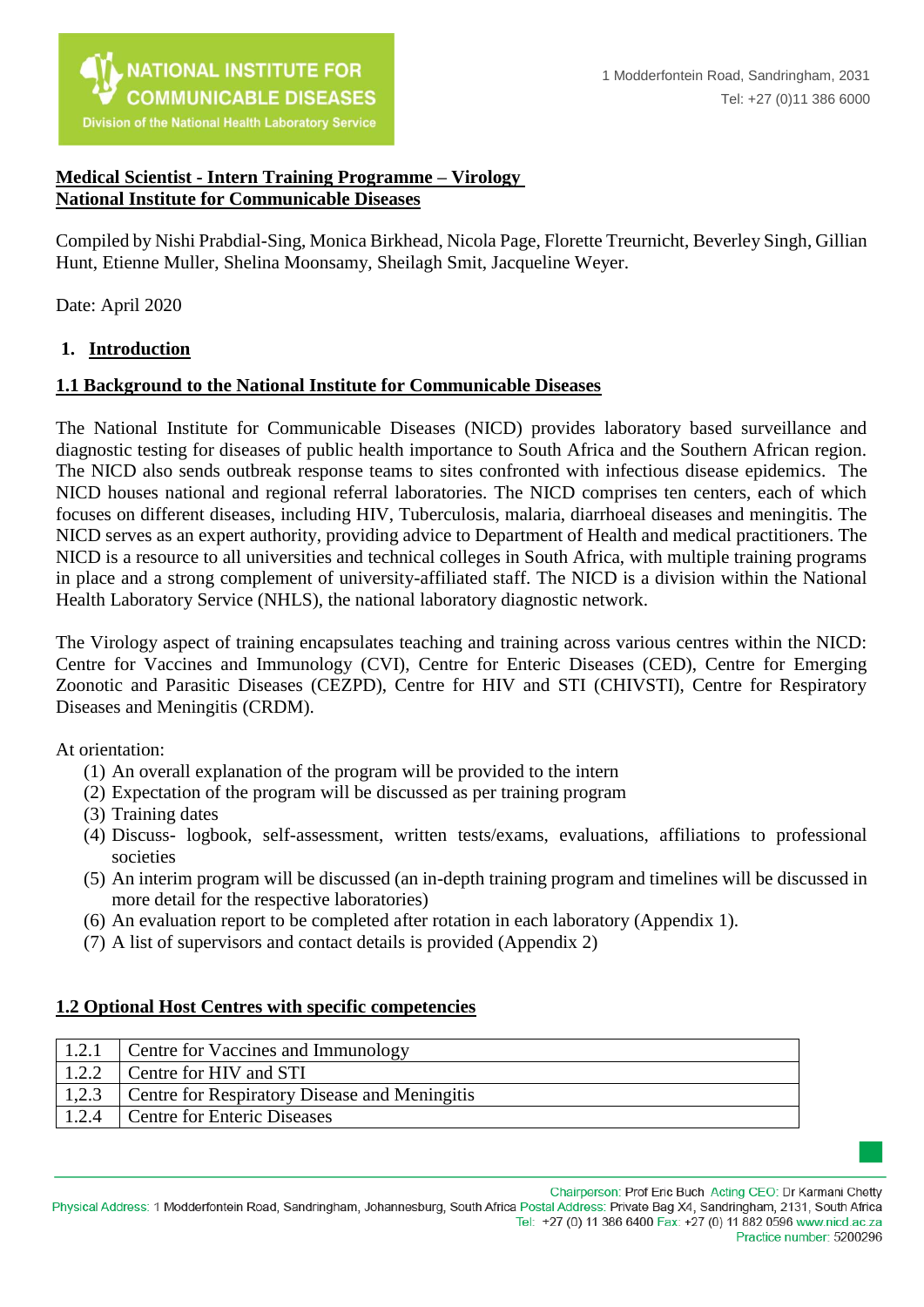## **1.2.1 Centre for Vaccines and Immunology**

The Centre for Vaccines and Immunology provides laboratory support to South African and Southern African departments of health for surveillance of vaccine preventable diseases including acute flaccid paralysis (polio), measles, rubella, hepatitis A, hepatitis B, hepatitis C, enterovirus and tetanus. Specialized molecular diagnostic services are offered.

For the understanding of virological techniques and skill, the Centre divides its teaching and training program in three essential parts:

### 1.2.1.1 **Laboratory technique**: cell culture

The following sterile techniques are performed in cell culture and intern scientists will be trained on:

- Maintenance of cell lines
- Trypsinisation of continuous cell lines
- Cell counts and viability
- Bacterial control testing
- Preservation of cell lines
- Thawing/Resuscitation of cell lines
- Prevention of contamination of cell lines

## 1.2.1.2. **Laboratory technique**: Poliovirus serology and isolation, measles serology

Intern scientists usually visit the laboratory for a week. This makes it impractical for performance of lab techniques; however, they are allowed to observe procedures performed at the time of training. Intern scientists must read and acknowledge the following lab specific SOPs in order to achieve a better understanding of lab procedures – specific acknowledgment forms to be completed for reference purposes.

#### Procedures to be discussed:

Polio Serology:

- 1. Principle of the polio antibody neutralization test
- 2. Interpretation of results

Polio Virus Isolation:

- 1. Sample receipt and processing
- 2. Virus isolation procedure
- 3. Interpretation of virus isolation results
- 4. Principle of virus neutralization assays and interpretation of results

#### Measles Serology:

- 1. Detection of measles-specific IgM antibodies
- 2. Immunity testing (IgG)

1.2.2.3. Laboratory technique: Molecular Virology

Introduction to PCR and real-time PCR; introduction to sequencing,

Understanding quantitative tests, alternative viral load assays,

Measles genotyping, nested conventional PCR and Gel electrophoresis

HCV genotyping by Sequencing and Line Probe assay (LiPA)

TrakCare training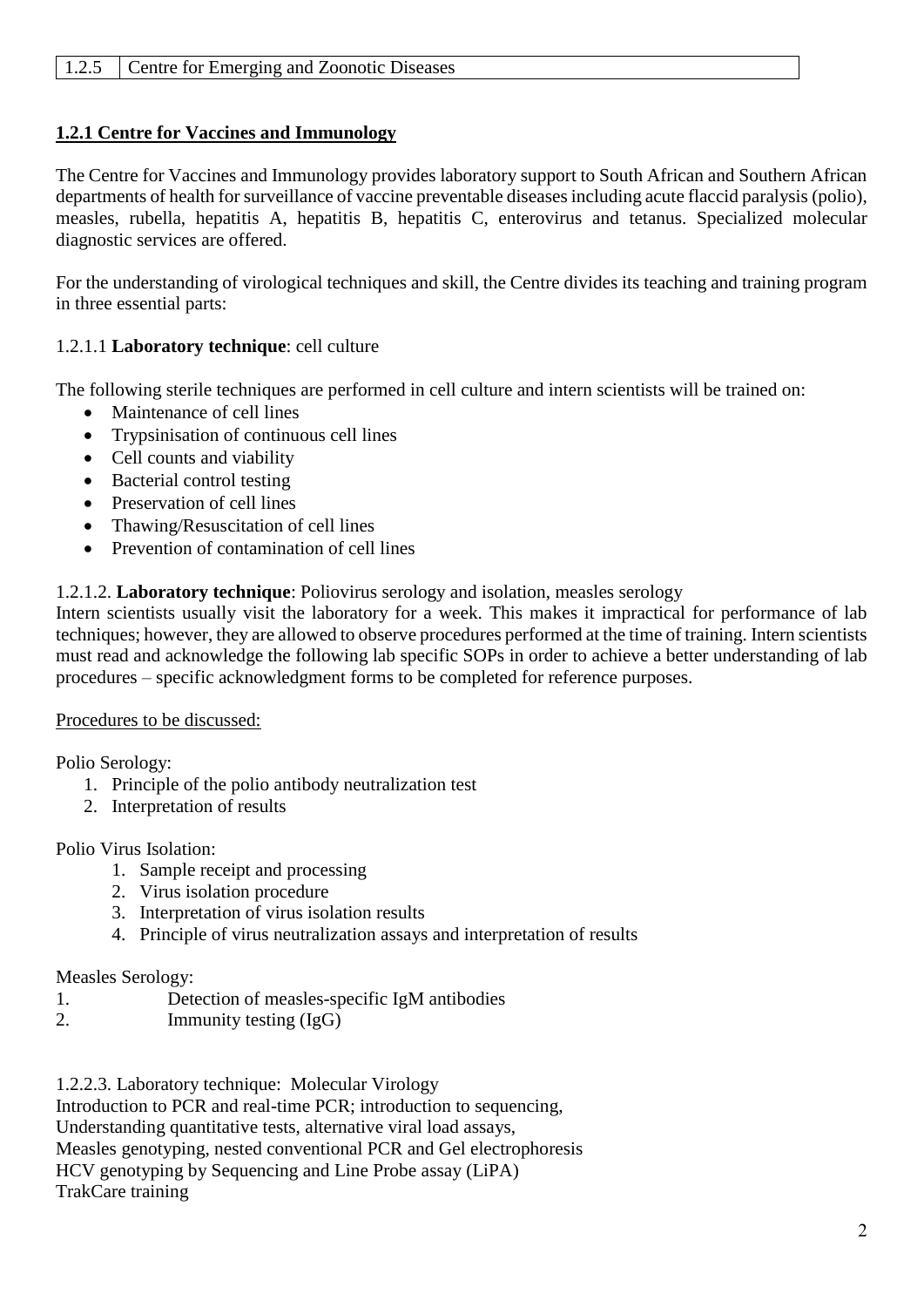1.2.2.4. Epidemiology Introduction to epidemiology Understanding Notifiable Medical Conditions Understanding epidemic curves, line list, reports sent to National Department of Health, World Health Organization Database entry, management, analyses, interpretation of results

Specialized Facilities and equipment in Centre for Vaccines and Immunology

- $\triangleright$  Thermal Cycler
- 7500 Real Time PCR System
- $\triangleright$  Horizontal Gel Electrophoresis Apparatus
- $\triangleright$  Flash Gel Dock
- UV Transilluminator
- Nanodrop Spectrophotometer
- Life Technologies 3500XL Genetic Analyser

### **1.2.2 Centre for HIV and Sexually Transmitted Infections**

The Centre for HIV & Sexually Transmitted Infections (STI) is a resource of knowledge and expertise in HIV and other regionally relevant STIs to the South African Government, to SADC countries and to the African continent at large, in order to assist with the planning of policies and programmes related to the control and effective management of HIV/STIs. The Centre also aims to be a place of academic excellence in terms of both research and teaching/training. The Centre has a strong record of accomplishment in the research disciplines of HIV virology, HIV immunology, HIV/STI epidemiology, HIV/STI diagnostics and HIV-STI interactions, as well as in successful supervision of PhD and MSc students.

1.2.2.1 Support for HIV vaccine trials- HIV Serology and Molecular Virology

The Centre provides results from validated end-point humoral antibody and molecular HIV assays for the HIV Vaccine Trial Network (HVTN).

#### **Laboratory Techniques**:

Manual ELISA HIV antibody (Ab) and Antigen (Ag)/Ab Automated ELISA- Ag/Ab HIV Incidence Assay HIV Rapid tests HIV Western Blot 1 and 2 Validation of serologic assays

HIV-1 DNA PCR training (Fully automated Qualitative PCR) HIV-1 Viral load training (Fully automated Quantitative QS PCR)

1.2.2.2 HIV drug resistance surveillance HIV drug resistance testing- genotypic Sample handling. Extraction of total nucleic acid (TNA) from plasma and dried blood spots. PCR for HIV-1 *pol* gene. Sequencing of the PCR products. Sequence analysis using ReCall. Interpretation of HIV-1 drug resistance report from the Stanford database.

Bioinformatics for HIV drug resistance: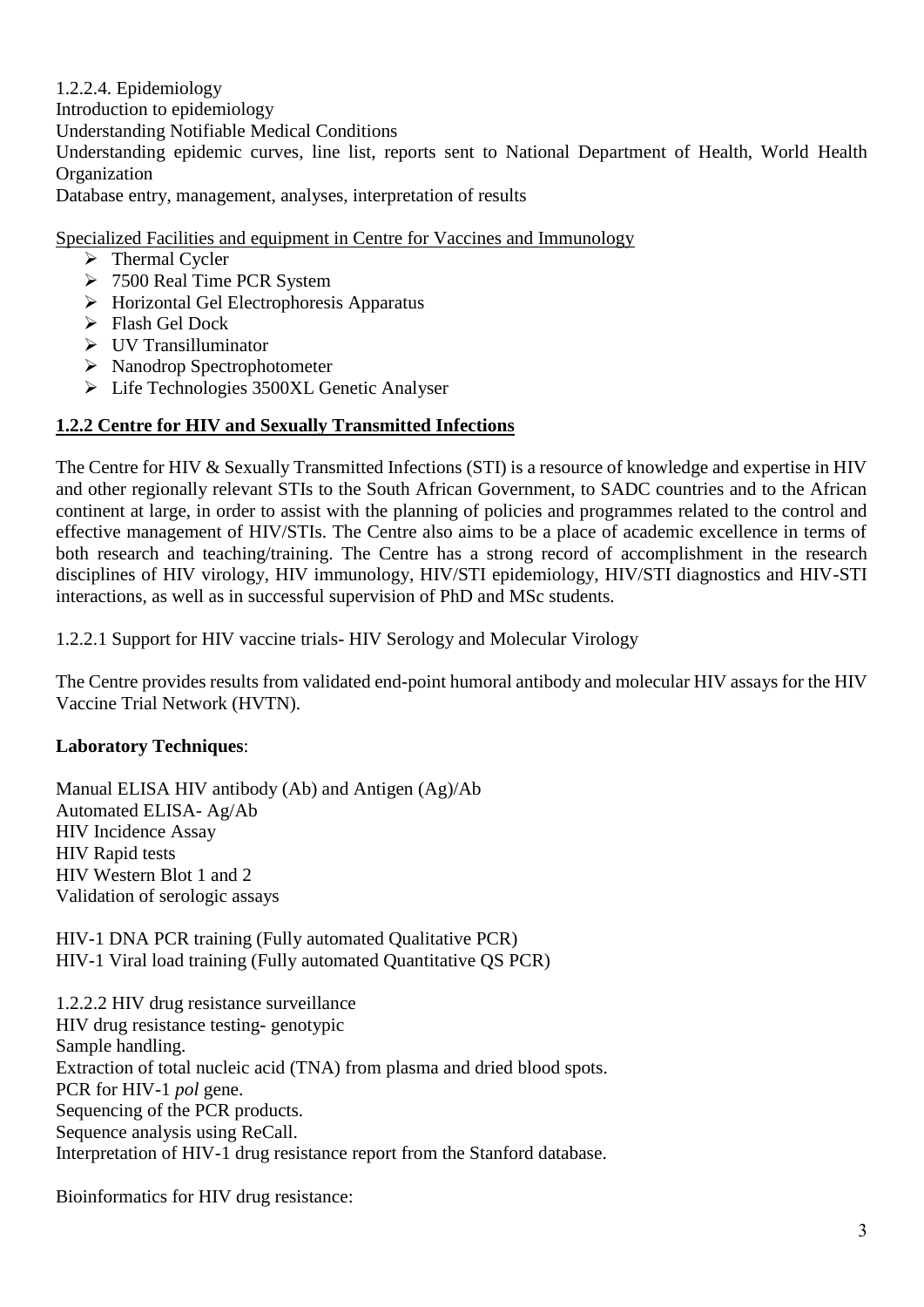Align and edit sequences using Mega 7. Calculate genetic distances between patient viruses. Generate neighbour-joining tree using Mega. Interpretation of phylogenetic trees and contamination identification

1.2.2.3 Molecular diagnosis and typing of HSV (STI Section)

Intern Medical Scientists rotating at the STI Section will receive training in molecular procedures for the diagnosis and typing of herpes simplex virus (HSV)

1.2.2.3.1 HSV diagnosis and typing Processing of ulcer-derived swabs Automated DNA extraction In-house real-time multiplex PCR for ulcer-causing organisms Confirmatory HSV-1/2 typing real-time PCR (commercial Sacace HSV-1/2 typing assay)

## **Equipment for Centre for HIV and STI**

- MagNa Pure Extraction System, or NUcliSens easyMAG 27500 Real Time PCR System
- $\triangleright$  PCR thermocyclers
- ARCHITECT i1000SR CMIA system
- COBAS® Ampliprep/ COBAS® TaqMan®
- $\triangleright$  Horizontal Gel Electrophoresis Apparatus
- > Flash Gel Dock
- UV Transilluminator
- Nanodrop Spectrophotometer
- Life Technologies 3130XL Genetic Analyser
- $\geq 2$  ultra-deep sequencing platforms, a 454 Junior and MiSeq
- $\triangleright$  microplate washer

## **1.2.3. Centre for Respiratory Diseases and Meningitis**

#### **Background**

The Centre for Respiratory Diseases and Meningitis (CRDM) is a resource for surveillance, diagnostics, expertise and research in the field of communicable respiratory diseases and meningitis for South Africa and the African continent. The Centre generates data and provides expertise related to respiratory diseases and meningitis of public health importance to the South African national Department of Health, healthcare providers and regional and international collaborators, to assist with the planning of public health policies, programmes and response to respiratory disease and meningitis outbreaks. The Centre is also a source of capacity building and formal training within South Africa and the African region. CRDM includes bacteriology and virology laboratories, and a team of epidemiologists and surveillance field staff.

## **1.2.3.1 Laboratory Techniques:**

Respiratory Virus propagation techniques in cell cultures

Immunofluorescence

Influenza and other respiratory virus isolation

Hemagglutination inhibition assays to determine sensitivity of circulating influenza viruses to vaccineinduced antibodies or to evaluate exposure to novel or zoonotic influenza A viruses and other respiratory pathogens and lastly this assay can be used to evaluate the immune responses induced in vaccine recipients. Conventional live virus based microneutralization assays.

Pseudovirion-based microneutralization assays for BSL3 pathogens performed under BSL2 conditions Conventional PCR and sequencing of respiratory virus gene fragments

Allelic discrimination real time RT-PCR assay to identify influenza B lineages and to identify known drug resistant mutation in the M and NA genes of influenza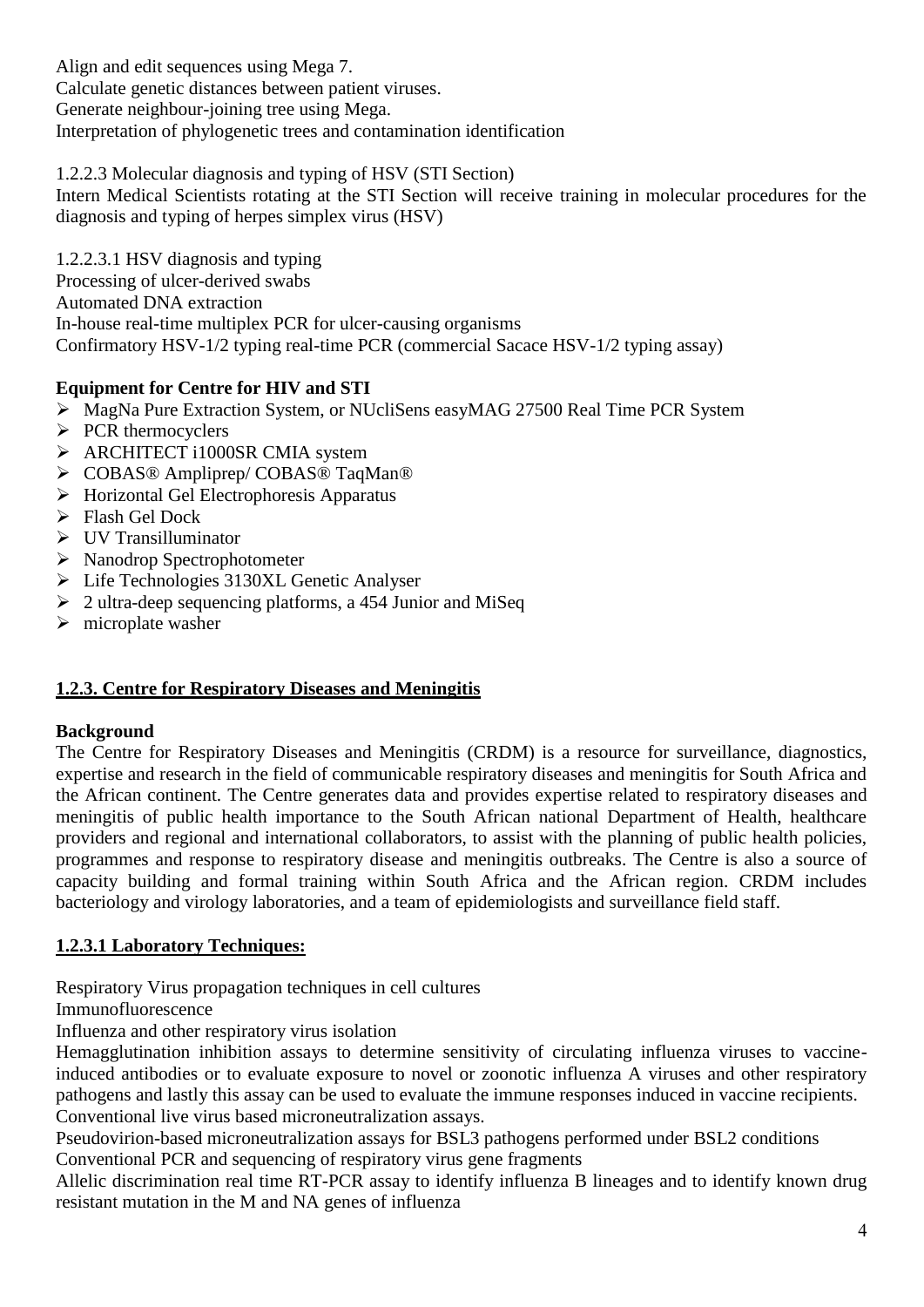Phenotypic assay to determine sensitivity of influenza virus neuraminidases to antiviral drugs Multiplex real time RT-PCR for human respiratory viruses including influenza viruses Virus discovery for unknown causes of respiratory disease

Genome sequencing using both Sanger and next generation sequencing methods

Specialized Facilities and equipment in Centre for Respiratory Diseases and Meningitis

- $\triangleright$  Thermal Cyclers
- 7500 Real Time PCR Systems and Roche 480
- $\triangleright$  ViiA7 real time PCR machine with block and centrifuge for TLDA cards
- $\triangleright$  Horizontal Gel Electrophoresis Apparatus
- $\triangleright$  Western blot apparatus with semi-dry transblot
- UV Transilluminator
- Nanodrop Spectrophotometer
- $\triangleright$  Bio-Rad Bio Plex 200
- $\triangleright$  Multi-label plate reader with stacker
- $\triangleright$  Glomax Luminometer
- $\triangleright$  GeneGnome imaging system for luminescence
- $\triangleright$  Bio-Rad Gel documentation system
- $\triangleright$  Magnapure 96 RNA extraction system
- > Nanophotometer

### **1.2.4 Centre for Enteric Diseases**

The Centre for Enteric Diseases (CED) is concerned with activities related to surveillance of pathogens associated with diarrhoea and enteric fevers, and investigation/response to enteric disease outbreaks (including foodborne and waterborne disease outbreaks). CED is tasked with developing strategies and providing information to combat diarrhoeal diseases in South Africa. CED monitors trends in diarrhoeal pathogen incidence and identifies areas for the introduction of additional interventions.

The bacterial division of the CED collects data on patients presenting throughout South Africa with both invasive and non-invasive disease caused by Salmonella species (including Salmonella Typhi), Shigella species, Vibrio cholerae, Listeria monocytogenes and diarrhoeagenic Escherichia coli. In order to make these data representative and reflective of disease burden in each province in the country, we actively motivate all diagnostic laboratories throughout the country to voluntarily submit limited demographic details and isolates to us centrally. In exchange, we offer serogrouping and serotyping results, regular feedback (quarterly reports by province sent to every laboratory participating) and aggregated numbers are published in the NICD Bulletin.

In addition to serogrouping and serotyping, E-tests are used to determine the minimum inhibitory concentration (MIC) of each isolate to antimicrobial agents, according to CLSI guidelines. The bacterial division also performs genotypic characterization of isolates, which includes various PCR tests and wholegenome sequencing (WGS) analysis. PCR tests are used to assist with diagnosis of particular pathogens and elucidate the presence of particular virulence (toxin) genes, such as those found in toxigenic E. coli and toxigenic V. cholerae. The molecular epidemiology of some bacterial pathogens is continually being elucidated, specifically that of outbreak or epidemic-prone pathogens such as Salmonella Typhi, L. monocytogenes and V. cholerae O1. The molecular epidemiology of bacterial pathogens is investigated via WGS. Analysis of WGS data is used to assess the genetic relatedness of isolates, for investigation of clusters and outbreaks. Core-genome multi-locus sequence typing (cgMLST) and single nucleotide polymorphism (SNP) analysis, are the two most commonly used tools to assess the genetic relatedness of isolates. These WGS data are interpreted together with epidemiological data to assist with investigation of outbreaks and identification of the source of outbreaks.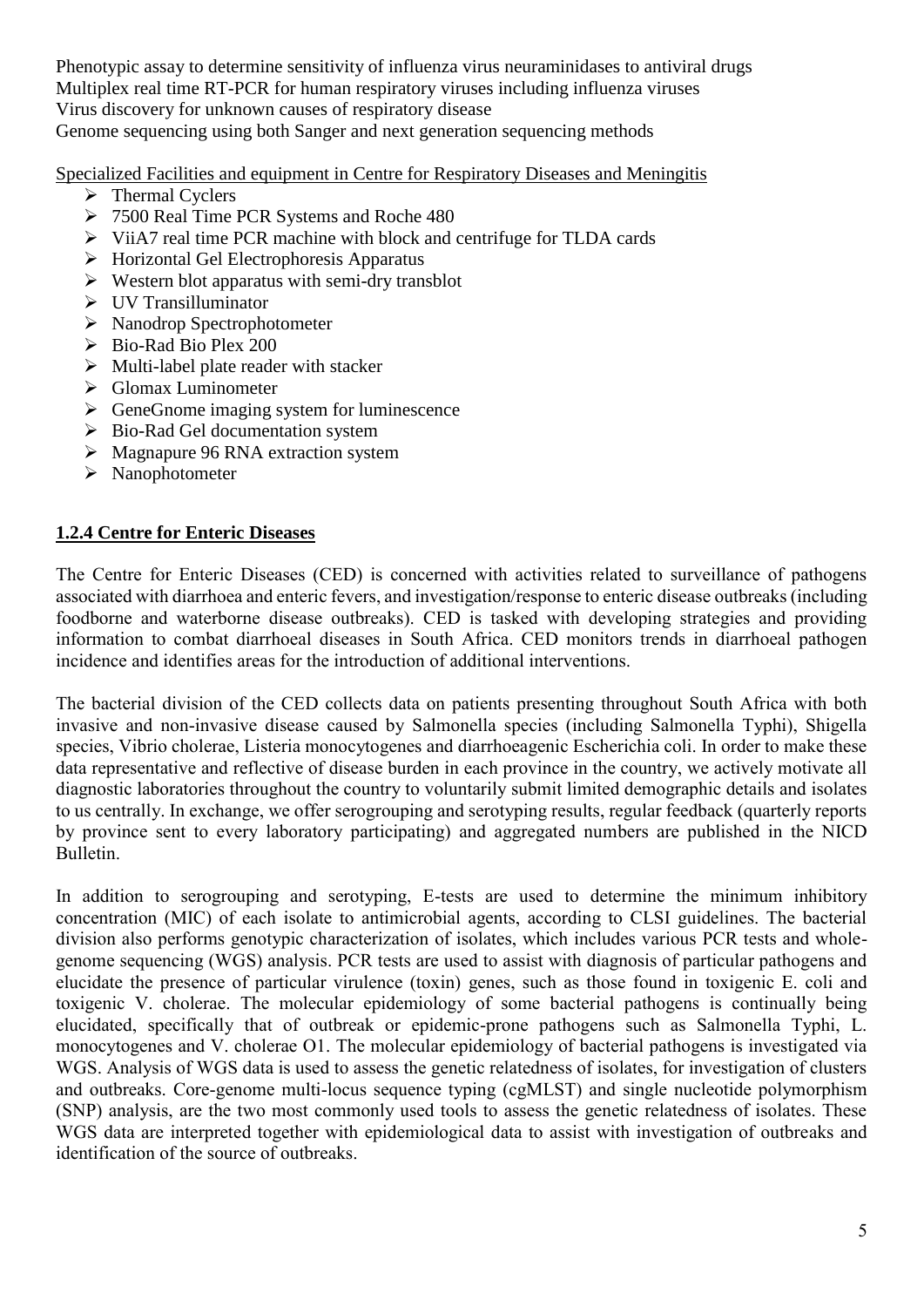The introduction of the rotavirus vaccine into the national expanded program of immunization (EPI) in August 2009 was a positive step in combating diarrhoeal disease burden in children < 5 years in South Africa. The viral division of the CED has been tasked with monitoring the impact of the rotavirus vaccine and surveillance is planned to continue into 2015. Projects investigating rotavirus vaccine safety, optimal vaccine use, and improved vaccine efficacy are also being undertaken and will generate practical regional data for African countries considering introducing the rotavirus vaccine.

While rotavirus cases are being reduced by the introduction of efficacious vaccines, the remaining 70% of diarrhoeal cases need to be investigated. Stools collected through the rotavirus sentinel surveillance program are examined via an integrated diagnostics platform within the divisions of the CED. Surveillance for enteric viruses, other than rotavirus, has previously only been conducted on an *ad hoc* basis and the contribution of mixed pathogen infections has never been studied in the South African population. Expansion of the current diarrhoeal surveillance program to include more sentinel sites and offer a wider range of screening options will increase the quality and representativeness of the data generated.

# **1.2.4.1 Laboratory Techniques:**

Manual ELISA (Rotavirus detection) Rapid tests (Rotavirus detection) Automated/manual extraction of viral nucleic acids (RNA/DNA) from stool Extraction of nucleic acids from other clinical specimens RT-PCR detection and genotyping of rotavirus strains Real time RT-PCR detection of enteric viruses Detection of Listeria monocytogenes by real-time PCR Typing of enteric viruses (only for interns hosted in CED) Evaluation of detection methods/kits for enteric pathogens (only for interns hosted in CED)

## **1.2.5 Centre for Emerging Zoonotic and Parasitic Diseases**

The CEZPD aims to establish itself as a national and international Centre of excellence for emerging and parasitic diseases. CEZPD aim to function as a resource for knowledge and expertise to the South African government, the SADC countries and the African continent, in order to assist in the planning of relevant policies and programmes and to harness innovation in science and technology to support surveillance, detection and outbreak response systems. In observing this goal, the CEZPD supports South Africa's commitment to the International Health Regulations.

# **1.2.5.1 Laboratory Techniques:**

The following techniques will be discussed and demonstrated only (when possible) due to biosafety issues related to laboratory handling of haemorrhagic fever virus, rabies virus and arboviruses. The CEZPD operates multiple biosafety level 3 laboratories and the only biosafety level 4 laboratory in South Africa. In addition, the Centre operates several biosafety level two laboratories.

Interns will be required to attend lectures, demonstrations and participate in presentations and assignments. Interns will be exposed to the following:

- Introduction to and analyses of molecular detection protocols for diagnosis of viral haemorrhagic fevers, rabies and arboviral infection including the use of real time, conventional and isothermal amplification protocols.
- Protocols for the detection of complete, IgG and IgM antibodies for diagnosis of viral haemorrhagic fevers, rabies and arboviral infection (including ELISA, indirect immunofluorescence analysis, haemagglutination inhibition assays and virus neutralization assays).
- Protocols for isolation of live virus from clinical specimens using cell culture and/or suckling mice for diagnosis of viral haemorrhagic fevers, rabies and arboviral infection.
- Presentation of principles and techniques of EM, including practical processing of specimens for viral diagnostics (identification) and research applications: fixation, formvar coating of grids, negative staining, embedding in resin for sectioning with glass knives on the ultramicrotome, staining of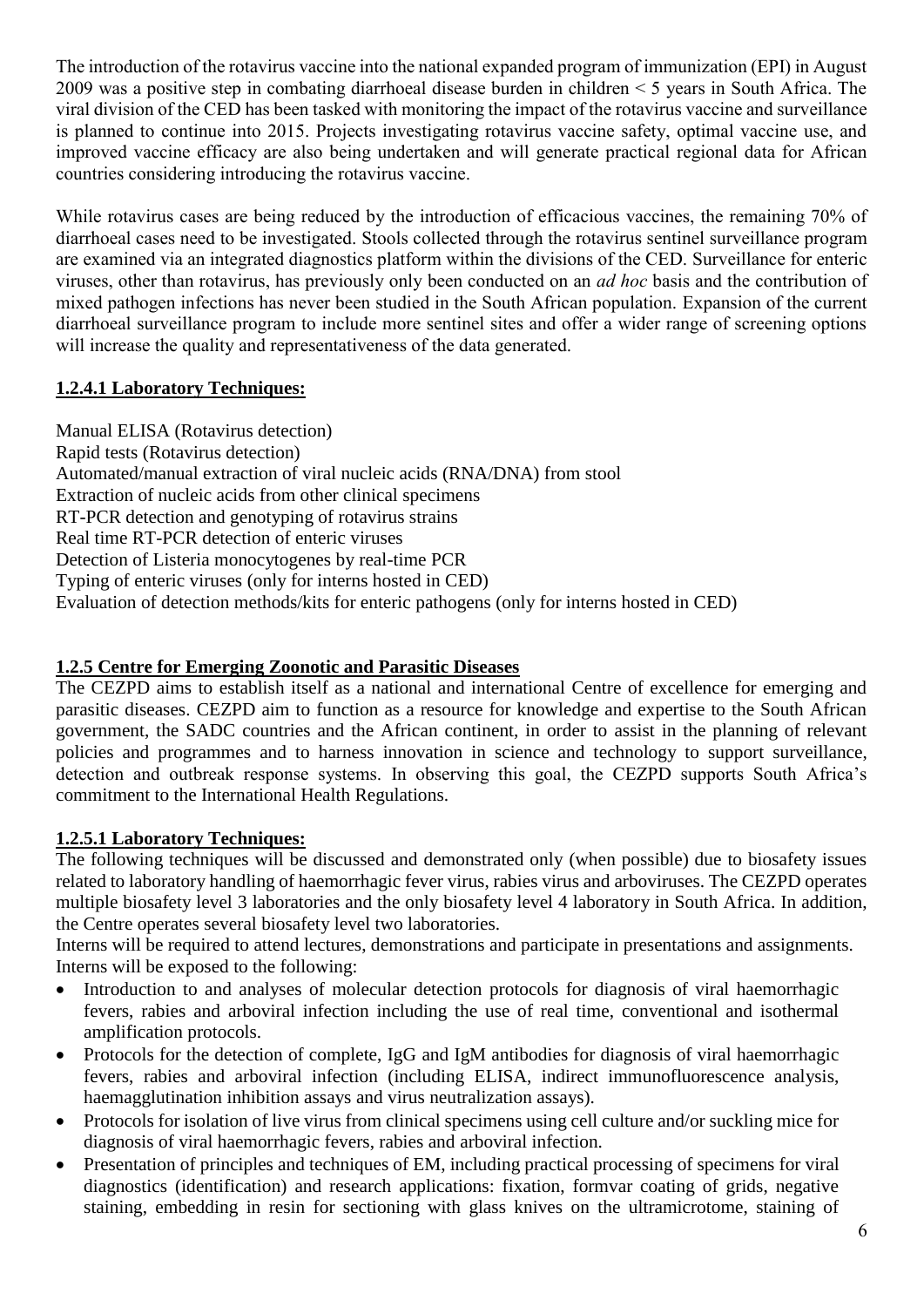sections, viewing and imaging on the transmission electron microscope. Ultrastructural review of pathogens, pathogenesis and hosts.

# **1.2.5.2 Epidemiology:**

Interns will be exposed to the following:

- Epidemiology of viral haemorrhagic fevers, arboviral infections and human rabies
- Aspects of outbreak management of these diseases

#### Specialized facilities and equipment in the Centre for Emerging Parasitic and Zoonotic Diseases

The CEZPD operates multiple biosafety level 3 laboratories and the only biosafety level 4 laboratory in South Africa. These facilities are geared for bacteriological, virological and animal work. In addition, the Centre operates several biosafety level 2 laboratories including PCR facilities and general molecular laboratories.

- Equipment for molecular biology applications includes:
- Lightcycler® v1.5 real time PCR machine (Roche)
- Lightcycler  $\otimes$  480 real time PCR machine (Roche)
- Smartcycler II real time PCR machine (Cepheid)
- GeneAmp 2720 automated thermocyclers (Applied Biosystems)
- Real time turbimeter for loop mediated isothermal amplification (LAMP) (Teramecs)
- Agarose gel electrophoreses equipment
- Ultraviolet transilluminator with gel documentation system
- PAGE gel electrophoresis equipment
- Western blot equipment (i.e. semi dry and wet blotting equipment)
- Incubators, water baths, centrifuges, laminar flow cabinets, biosafety cabinets etc.

### **2. Training programme in molecular biology**

#### **2.1 Description of Training programme**

Each intern medical scientist will complete a 2-year training program. The training program will comprise a minimum of 21 months in the host Centre. Core competencies are expected to be met by each intern. Each host Centre will additionally train in Centre specific competencies. There will be 2- 3 months of rotations as part of the established 3-month NICD annual rotation programme, when all laboratories at the NICD are visited for up to 2 weeks each.

#### **2.2 Summary of training programme**

|                                                      | $\vert A \vert$ 21-22 months   Host centre at NICD   Any of the listed centres at NICD |
|------------------------------------------------------|----------------------------------------------------------------------------------------|
| $\mid$ <b>B</b>   2-3 months <sup>*</sup>   Rotation | Rotation programme through various NICD centres                                        |

\*For the rotation through other NICD centres – a minimum of 4 other centres will be visited. *Rotation choice depends on workload and logistical considerations. Choice will be determined by consultation between NICD staff and relevant laboratories.*

## **2.3 Overall Outcomes of the internship:**

2.3.1 To be able to recognise and apply professional conduct and ethical principles.

2.3.2 To be able to perform the administration and management of a laboratory in terms of maintaining the quality process, Good Laboratory Practice, laboratory safety and the quality management system)

2.3.3 To be able to apply basic scientific principles and academic knowledge.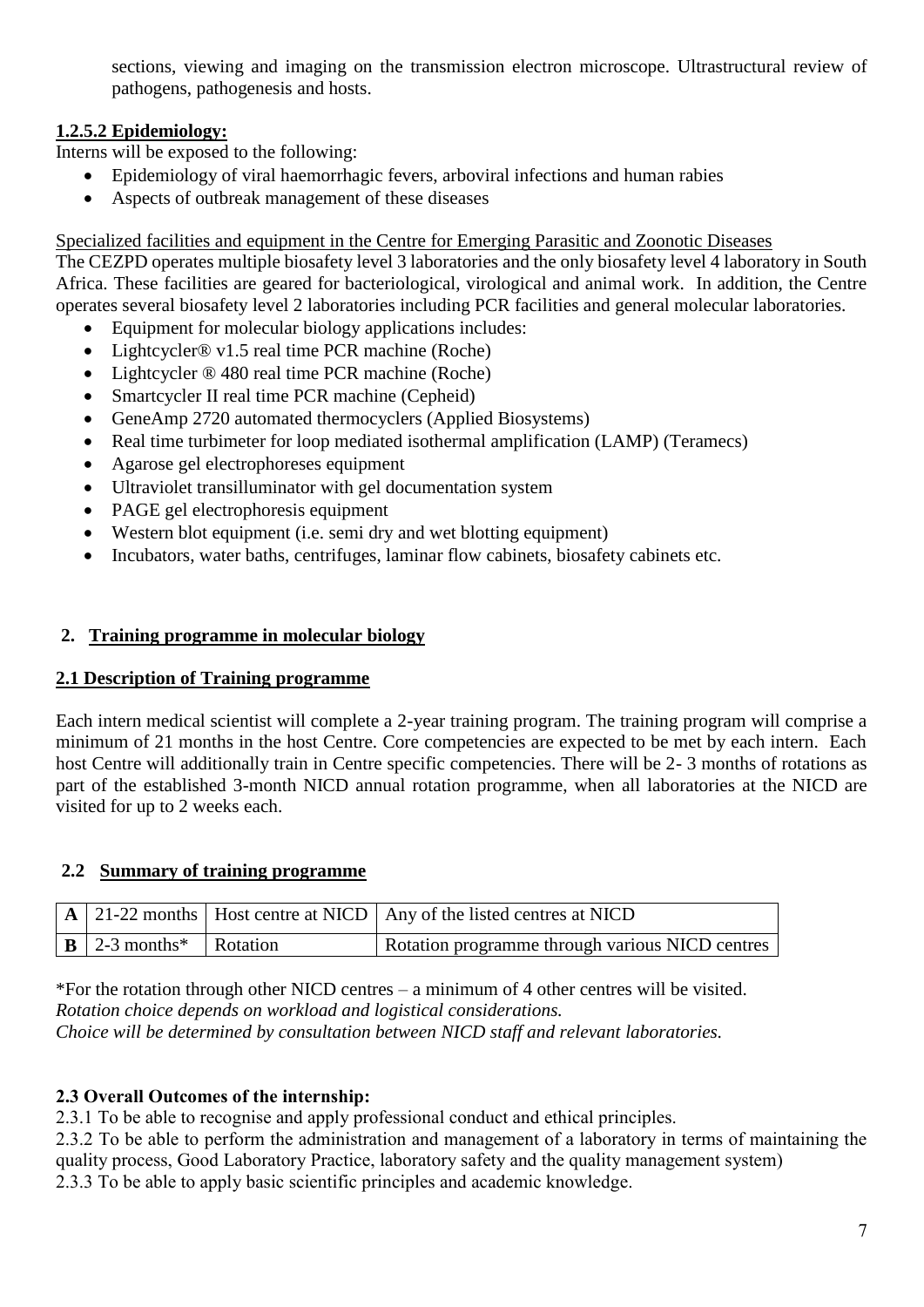2.3.4 To be able to perform laboratory methods in accordance with standard operating procedures and the interpretation of results relevant to a laboratory diagnostic environment.

2.3.5 To be able to define and apply research principles, compile a scientific report and present the findings. (Use of database/s and apply bioinformatics).

#### **2.4 Outline of training programme during twenty-one-month program**

The following general principles will be covered in the 21-month rotation.

- **Good Laboratory Practice**: Regular training is conducted for all staff. Laboratory divisions conducting patient testing have SANAS accreditation for ISO 15189. This will include exposure to laboratory management, quality assurance activities of the department, role of standard operating procedures and adherence to these, documentation such as quality manual, safety manual etc. This will involve an orientation program and ongoing bench exposure.
- **Safety Training –** regular training provided for all staff. The safety representative in the laboratory will be responsible for the training.
- **General Laboratory techniques:** centrifugation, pipetting, sample preparation, chain of custody, laboratory information system, sample storage.

The 21-month rotation will ensure that the intern emerges with expert knowledge in virology, be able to troubleshoot as well as use initiative to instigate new work in a particular area. During this time, they will be expected to spend at least 50% of their time on routine work done by the laboratory. Research projects they are doing, including the possibility of a Masters project, should fit within the remaining 50% of time.

Each Centre will offer at least two modules to the intern scientist during the 21-month period. Intern scientists will be expected during this time to become proficient in running the routine assays carried out by their unit. They will become expert in the molecular assays including troubleshooting when there are problems, instrument maintenance and quality control measures. They will be expected to attend the academic teaching available in the unit e.g. tutorials, journal clubs etc. They will also attend the bi-monthly NICD research meeting. Interns maybe given an opportunity to present at university research days and/or national conferences, where possible.

The intern scientist will be expected to compile a portfolio suitable for assessment as determined by the HPCSA. This will include an information on all assays witnessed and performed as well as one or more projects. The project(s) may include at least one of the following

- Instrument validation
- Test validation
- Test optimisation
- Research question

With appropriate university or ethics approvals, if necessary.

#### **2.5 Outline of training included in the 2-3 month modules**

During the 2-3 month rotations, the intern will be exposed to the theory and techniques spanning the tests offered by the laboratory. The aim is to give an overview of tests available, equipment and expertise available, an introduction to the pathology tested in the various units, and to stimulate the interest of the intern. The intern will be expected to understand the principles involved in the techniques. They will NOT however be expected to have performed all the techniques mentioned, nor to be able to run the tests without supervision. Rather the aim is to learn which tests are available and for which patients they would be applicable.

## **3 Assessment**

Assessment will be performed according to rules and regulations stipulated by the HPCSA. Requirements for internal assessment of the candidate will be the following: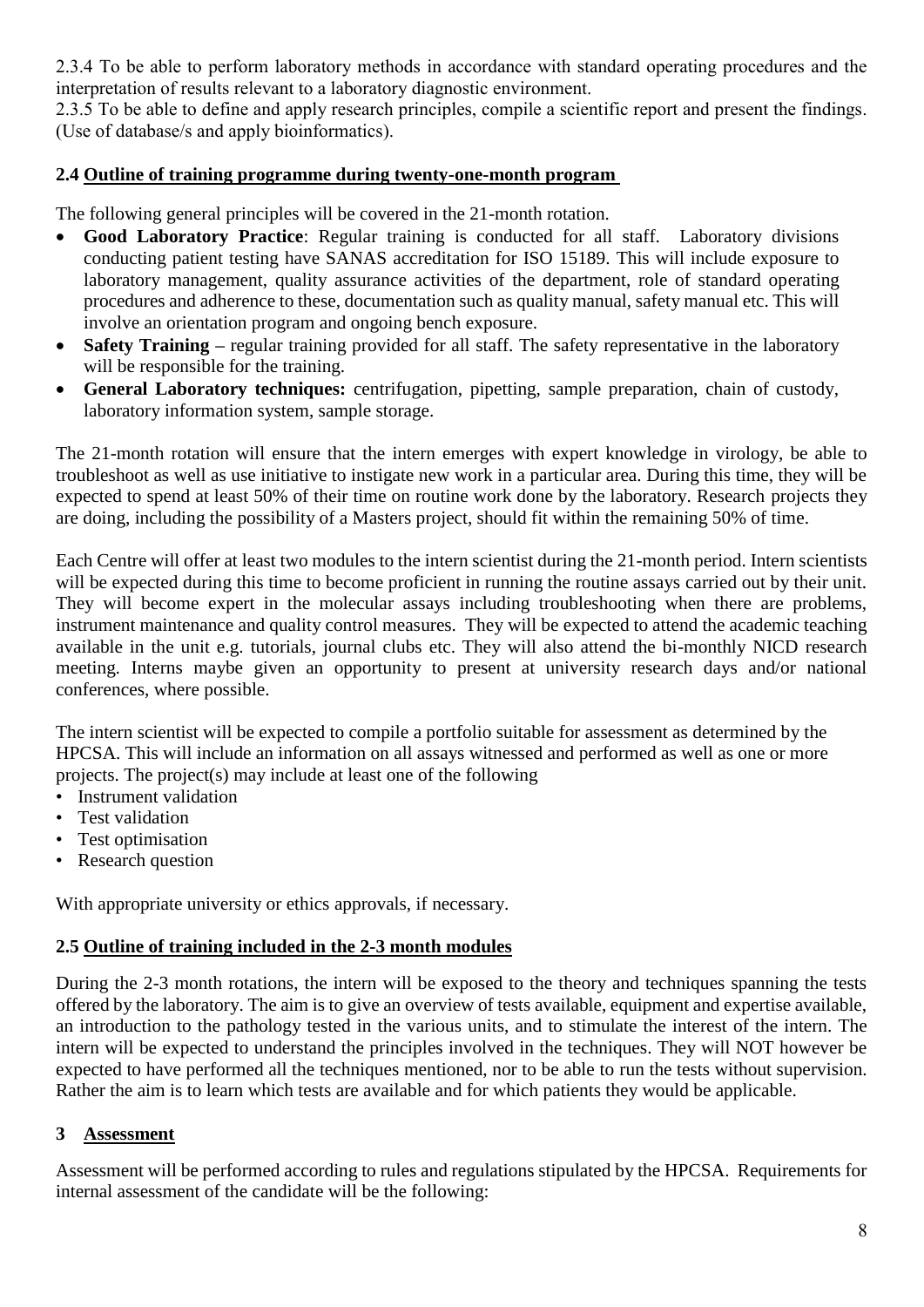### **3.1: Ongoing assessment**

Ongoing assessment will consist of an evaluation report of the intern scientist by the unit head after a year of internship and finally before portfolio submission. The report will be based on the interim portfolio being collated by the intern (see below) as well as an evaluation of his/her general laboratory demeanour including:

- Attention to good laboratory practice
- Participation in academic activities
- Laboratory expertise acquired

The evaluation will be discussed in full with the scientist during an interview and relevant feedback given. Opportunities for improvement will be discussed and noted.

## **3.2: Final Portfolio**

For registration in the discipline of Immunology, the portfolio will consist of:

- Logbook of tests performed
- Logbook of tests witnessed but not performed
- Printout of any oral presentations e.g. PowerPoints
- Copy of any journal articles presented with short explanation of for which forum it was presented e.g. "presented at immunology journal club, 27 January 2019" and signed by a senior staff member or the journal presenter.
- At least one of the following
	- o **1. Project demonstrating capability in the scientific method and computer literacy. This may have the form of a research paper i.e. including introduction, methods, results, discussion, conclusion and references or in the form of an instrument or test validation and written up as a report.** These must comply with ethical guidelines and ethics approval must be included, if required, by the study. Dissemination of the results via conference presentation or publication is desirable.
	- o **2. A case study related for which a molecular diagnostic test has been used, including patient history, clinical investigations, laboratory investigations, discussion and references**. These must comply with ethical guidelines and ethics approval must be included, if required, by the study. Dissemination of the results via conference presentation or publication is desirable.
- Evaluation reports/ attendance certificate from head of relevant units at the end of each rotation.

Understand confidentiality – read and acknowledge SOP GPQ0061

Read and understand the NHLS code of conduct - sign acknowledgement, SOP POLH0009 Quality management – attend and participate in laboratory meetings, internal and/or external quality meeting – sign register. Read reference below.

Understanding troubleshooting and report on at least two experiences during training with evidence. Laboratory case reports – at least 2 short reports explaining and interpreting results

## **4 Competencies**

The following are the specific competencies expected from all intern medical scientists on completion of internship in virology:

#### 4.1. Technical Competencies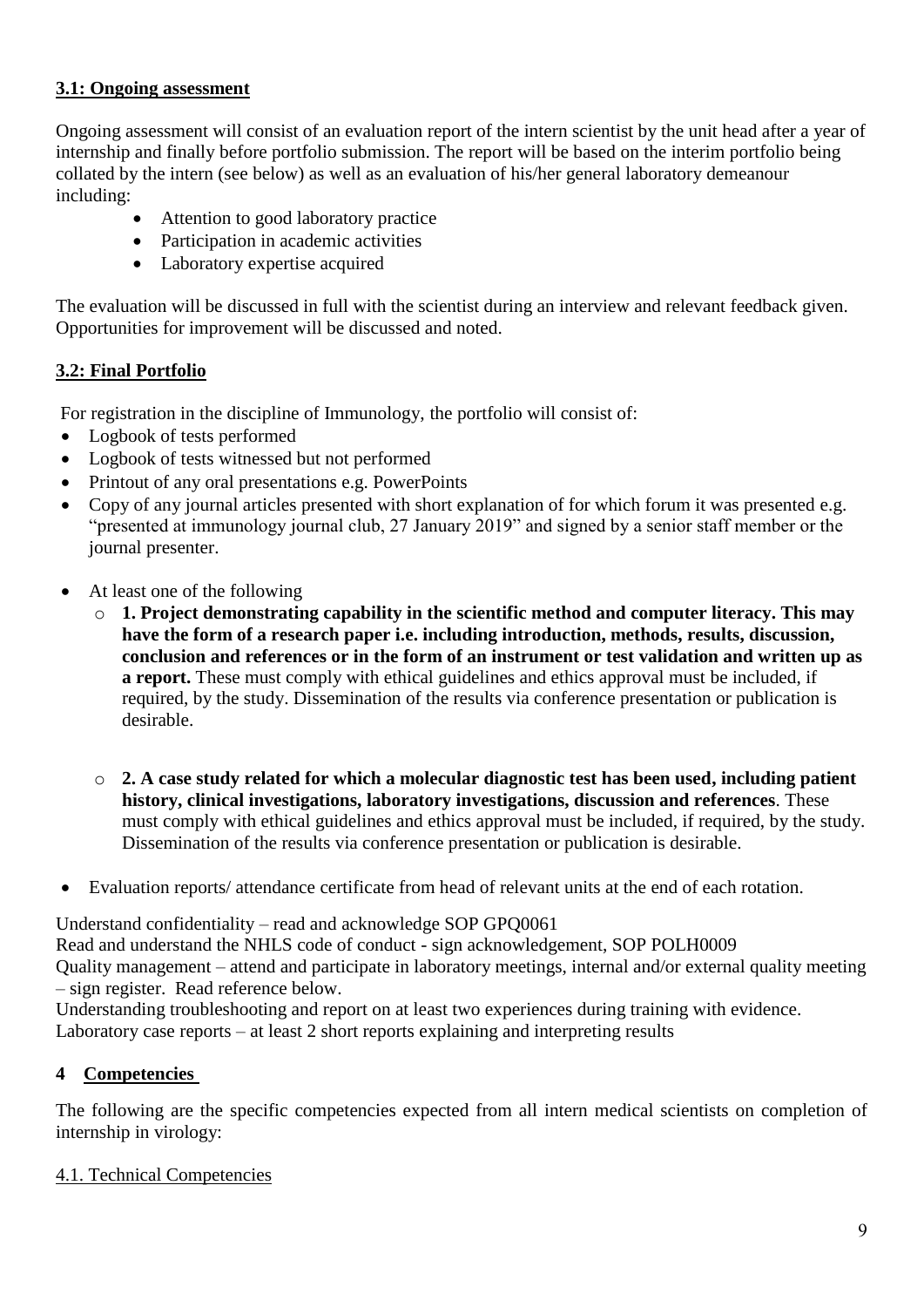- Understanding of the principles associated with a range of techniques employed in the various virology specialities.
- knowledge of the standards of practice expected from these techniques used in virology
- Experience of performing techniques in virological diagnosis/surveillance, by understanding and following of SOPs.
- the ability to solve problems that might arise during the routine application of techniques (troubleshooting) used in virology
- understanding of the principles of quality control and quality assurance
- Experience of the use of quality control and quality assurance techniques including restorative action when performance deteriorates.
- a critical ability to review the results and determine the significance of quality control and assessment information for relevant analytical procedures in virology
- An understanding of the hazards (environmental, biological, chemical, radioisotopic) associated with the practice of virology and the appropriate controlling legislation and appropriate procedures of risk assessment.

### 4.2.Scientific Competencies

- Understanding the science of virology and the broader aspects of medicine and clinical practice.
- Experience of searching for knowledge, critical appraisal of information and integration into the knowledge base of virology.
- ability to apply knowledge to problems associated with the routine provision, and development, of the service
- ability to identify the clinical decision which the test/intervention will inform
- ability to make judgements on the effectiveness of procedures performed in virology
- application of the knowledge base to the virology specialty and to the range of procedures/investigations available in virology
- a critical understanding of the application of investigative protocols/ diagnostic tests/surveillance testing used in virology
- understand the principles of the techniques and methods employed in virology
- able to advise on appropriate choice of investigation and sample preparation
- must be familiar with information on technical developments and emerging technologies in virology
- a critical understanding of classification criteria for viruses
- An understanding of sensitivity, specificity, positive and negative predictive values of an assay and how these are affected by prevalence of a disease.

The following are the generic competencies expected from all intern medical scientists on completion of internship:

#### 4.3 Research and Development Competencies

- ability to read and critically appraise the literature ability to develop the aims and objectives associated with a project
- Ability to develop an experimental protocol to meet the aims and objectives in a way that provides reliable and robust data.
- ability to perform the required experimental work ability to produce and present the results (including statistical analysis)
- ability to critically appraise results in the light of existing knowledge and the hypothesis developed and to formulate further research questions
- ability to present data and provide a critical appraisal to an audience of peers both spoken and written
- developed research skills and expertise sufficient to support supervised and collaborative research initiative in haematology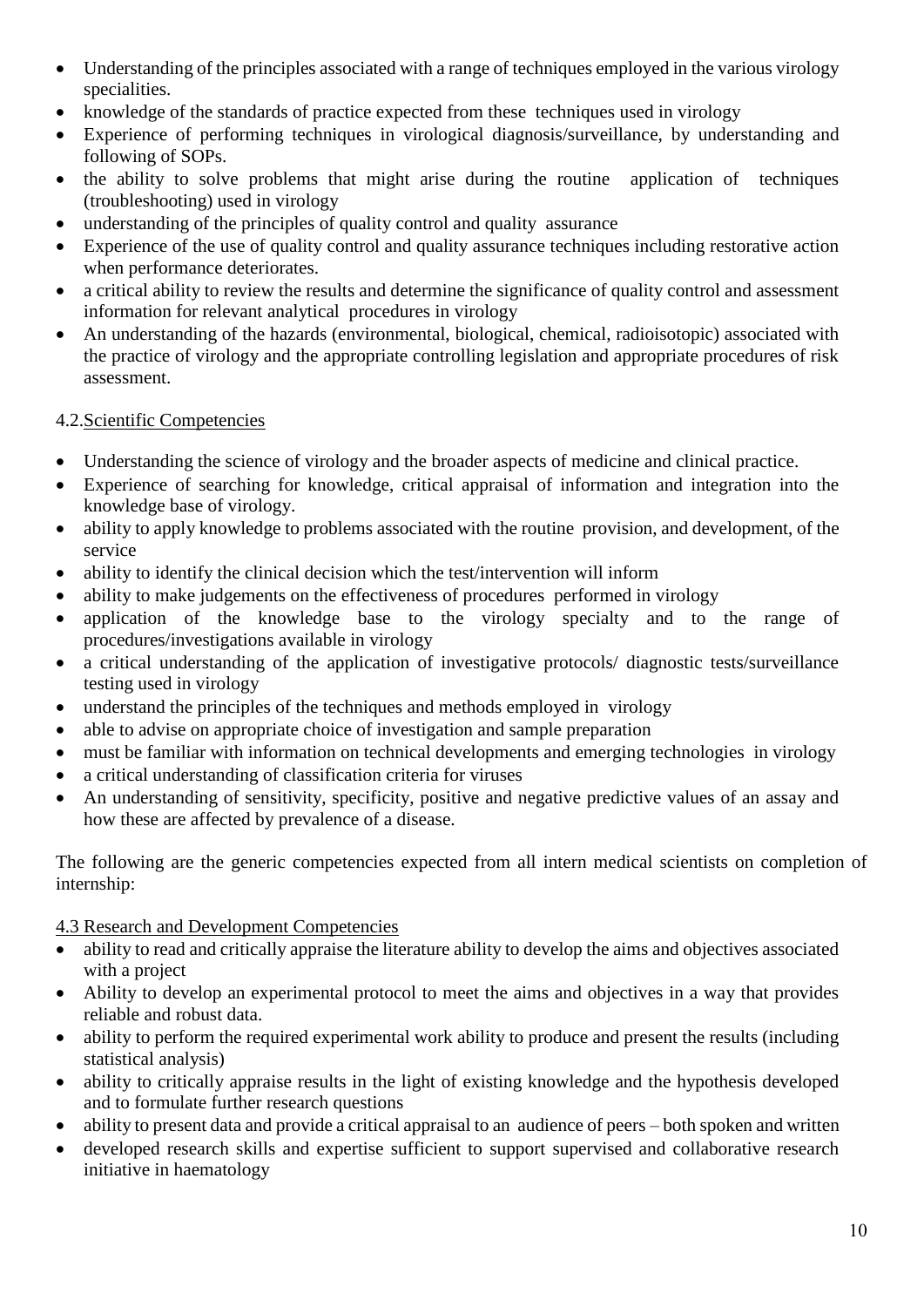- an awareness of the current extent of knowledge in virology and an ability to employ appropriate information tools to search for, consolidate and critically examine information
- participation in local research meetings and supervised and collaborative research initiatives, leading to in-house reports (e.g. validation reports), publications or a research Master's degree
- Self-endeavour (e.g. literature awareness) under the tutelage of an appropriate virology specialist.

4.4 Communication Competencies

- ability to assess a situation and act accordingly when representing the specialty
- ability to respond to enquiries regarding the service provided when dealing with clinical colleagues
- ability to communicate with patients, carers and relatives, the public and other healthcare professionals as appropriate
- ability to communicate the outcome of problem solving and research and development activities
- evidence of presentation of scientific material at meetings and in the literature
- must be able to communicate effectively with professional colleagues within the discipline and in the wider scientific and clinical community
- must be able to present findings effectively in a variety of written and spoken media must be able to educate and train professional colleagues within and without the department
- must understand the requirements and responsibilities associated with the supervision of junior colleagues
- must be able to use modern communication devices
- must understand basic management techniques and be aware of topical management issues

### 4.5 Problem Solving Competencies

- ability to assess a situation which may pose a problem
- ability to determine the nature and severity of the problem
- ability call upon the required knowledge and experience to deal with the problem
- initiate resolution of the problem
- demonstrate personal initiative
- must be able to interpret internal quality control and external quality assurance data
- must be able to recognise when a test or procedure is not within adequate performance limits
- must be able to recognise the consequences of inadequate performance of individual tests or procedures
- must be able to identify potential causes of problems and to investigate these appropriately
- must be able to identify and appropriate solution to the problem and propose an effective and timely solution, including any requirement for clinical follow-up

#### 4.6 Management Competencies

- Understanding of the legal and ethical boundaries of scientific research.
- Ability to recognise the limits of personal practice and when to seek advice.
- Ability to manage personal workload and prioritize tasks appropriately.
- Understanding of the principles of clinical governance including importance of confidentiality, informed consent and data security clinical audit, accreditation requirements relevant to the virology specialty.
- The ability to contribute effectively to work undertaken as part of a multi-disciplinary team
- Ability to supervise others as appropriate to area of practice.
- Understanding of the role of appraisal in staff management and development.
- Understanding of the need for career-long self-directed learning and the importance of continuing professional development.
- Understanding of the need for, and ability to establish and maintain a safe practice environment.
- understanding of the structure and organization of the department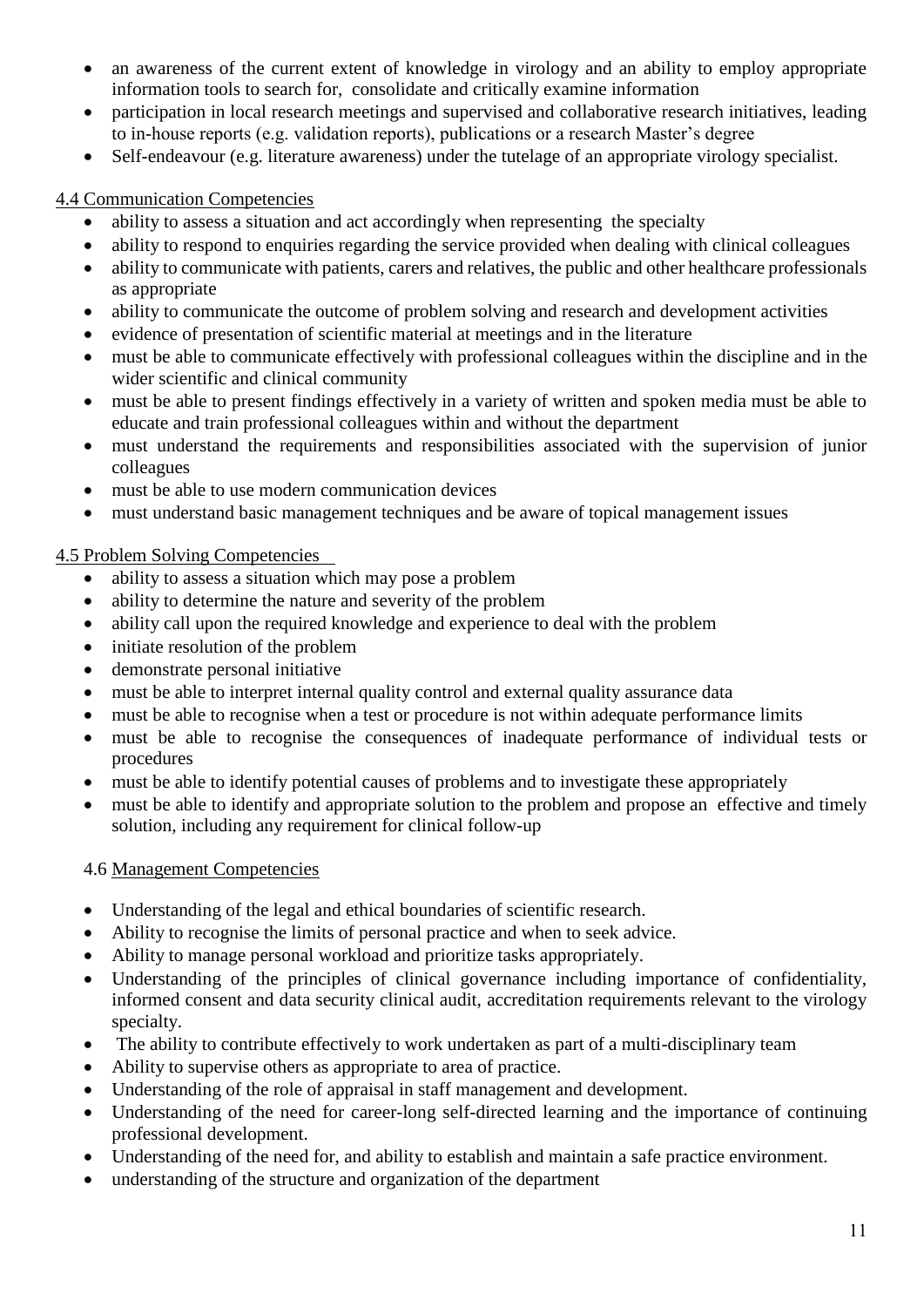## 4.7 Ethics and Values Competencies

- Apply and maintain appropriate professional ethics, values attitudes and behaviour.
- use science and technology effectively and critically, showing responsibility towards the environment and health of others
- understand and apply ethics in both human and animal research (refer below for reading material)
- understand and comply with the laws of copyright protection, confidentiality and ownership of intellectual property
- take responsibility within own limits of competence and recognise the need for lifelong learning with an awareness of personal and knowledge limitations
- Demonstrate an ability to work as a team and to show respect for colleagues and other health care professionals and the ability to foster a positive collaborative relationship with others.
- recognise the ethical and legal aspects in the field including record keeping and documentation (refer to NHLS compliance SOP GPL2773)
- flexibility to adapt to uncertainty and change

# **Bibliography**

**Acts**

Occupational Health and Safety Act,<https://www.gov.za/documents/occupational-health-and-safety-act> Compensation for Occupational Injuries and Diseases Act, [https://www.saica.co.za/Technical/LegalandGovernance/Legislation/COIDA/tabid/3039/language/en-](https://www.saica.co.za/Technical/LegalandGovernance/Legislation/COIDA/tabid/3039/language/en-US/Default.aspx)[US/Default.aspx](https://www.saica.co.za/Technical/LegalandGovernance/Legislation/COIDA/tabid/3039/language/en-US/Default.aspx)

National Health Act, [http://section27.org.za/wp-content/uploads/2019/07/Stevenson-National-Health-Act-](http://section27.org.za/wp-content/uploads/2019/07/Stevenson-National-Health-Act-Guide-2019-1.pdf)[Guide-2019-1.pdf](http://section27.org.za/wp-content/uploads/2019/07/Stevenson-National-Health-Act-Guide-2019-1.pdf)

Labour Relations Act especially the aspects regarding HIV/AIDS and the Human Tissue Act. [http://www.health.gov.za/index.php/2014-03-17-09-09-38/legislation/joomla-split-menu/category/84-](http://www.health.gov.za/index.php/2014-03-17-09-09-38/legislation/joomla-split-menu/category/84-2012r%3Fdownload%3D138:regulations-relating-to-categories-of-hospitals-r185-2012) [2012r%3Fdownload%3D138:regulations-relating-to-categories-of-hospitals-r185-2012](http://www.health.gov.za/index.php/2014-03-17-09-09-38/legislation/joomla-split-menu/category/84-2012r%3Fdownload%3D138:regulations-relating-to-categories-of-hospitals-r185-2012)

# **HPCSA Regulations**

REGULATIONS DEFINING THE SCOPE OF THE PROFESSION OF MEDICAL SCIENCE [http://www.hpcsa.co.za/Uploads/editor/UserFiles/downloads/legislations/regulations/mdb/regulations/regula](http://www.hpcsa.co.za/Uploads/editor/UserFiles/downloads/legislations/regulations/mdb/regulations/regulations_gnr_579_2009.pdf) [tions\\_gnr\\_579\\_2009.pdf](http://www.hpcsa.co.za/Uploads/editor/UserFiles/downloads/legislations/regulations/mdb/regulations/regulations_gnr_579_2009.pdf)

REGULATIONS RELATING TO THE QUALIFICATIONS FOR REGISTRATION OF MEDICAL **SCIENTISTS** 

[http://www.hpcsa.co.za/Uploads/editor/UserFiles/downloads/legislations/regulations/mdb/regulations/regula](http://www.hpcsa.co.za/Uploads/editor/UserFiles/downloads/legislations/regulations/mdb/regulations/regulations_gnr_581_2009.pdf) [tions\\_gnr\\_581\\_2009.pdf](http://www.hpcsa.co.za/Uploads/editor/UserFiles/downloads/legislations/regulations/mdb/regulations/regulations_gnr_581_2009.pdf)

REGULATIONS RELATING TO THE REGISTRATION OF INTERNS IN MEDICAL SCIENCE

[http://www.hpcsa.co.za/Uploads/editor/UserFiles/downloads/legislations/regulations/mdb/regulations/regula](http://www.hpcsa.co.za/Uploads/editor/UserFiles/downloads/legislations/regulations/mdb/regulations/regulations_gnr_578_2009.pdf) tions gnr 578 2009.pdf

REGULATIONS RELATING TO THE REGISTRATION OF STUDENTS IN MEDICAL SCIENCE, [http://www.hpcsa.co.za/Uploads/editor/UserFiles/downloads/legislations/regulations/mdb/regulations/regula](http://www.hpcsa.co.za/Uploads/editor/UserFiles/downloads/legislations/regulations/mdb/regulations/regulations_gnr_580_2009.pdf) [tions\\_gnr\\_580\\_2009.pdf](http://www.hpcsa.co.za/Uploads/editor/UserFiles/downloads/legislations/regulations/mdb/regulations/regulations_gnr_580_2009.pdf)

## REGULATIONS RELATING TO THE REGISTRATION OF CERTAIN CATEGORIES OF MEDICAL **SCIENTISTS**

[http://www.hpcsa.co.za/Uploads/editor/UserFiles/downloads/legislations/regulations/mdb/regulations/regula](http://www.hpcsa.co.za/Uploads/editor/UserFiles/downloads/legislations/regulations/mdb/regulations/regulations_gnr_52_97.pdf) [tions\\_gnr\\_52\\_97.pdf](http://www.hpcsa.co.za/Uploads/editor/UserFiles/downloads/legislations/regulations/mdb/regulations/regulations_gnr_52_97.pdf)

# **Registration**

[http://www.hpcsa.co.za/](http://www.hpcsa.co.za/PBMedicalDental/Registration) (registration forms may change, please use the most recent update)

## **Ethics and medico-legal aspects**

HPCSA Guidelines on Ethical Rules (version available from the HPCSA website – Booklets 1 to 11)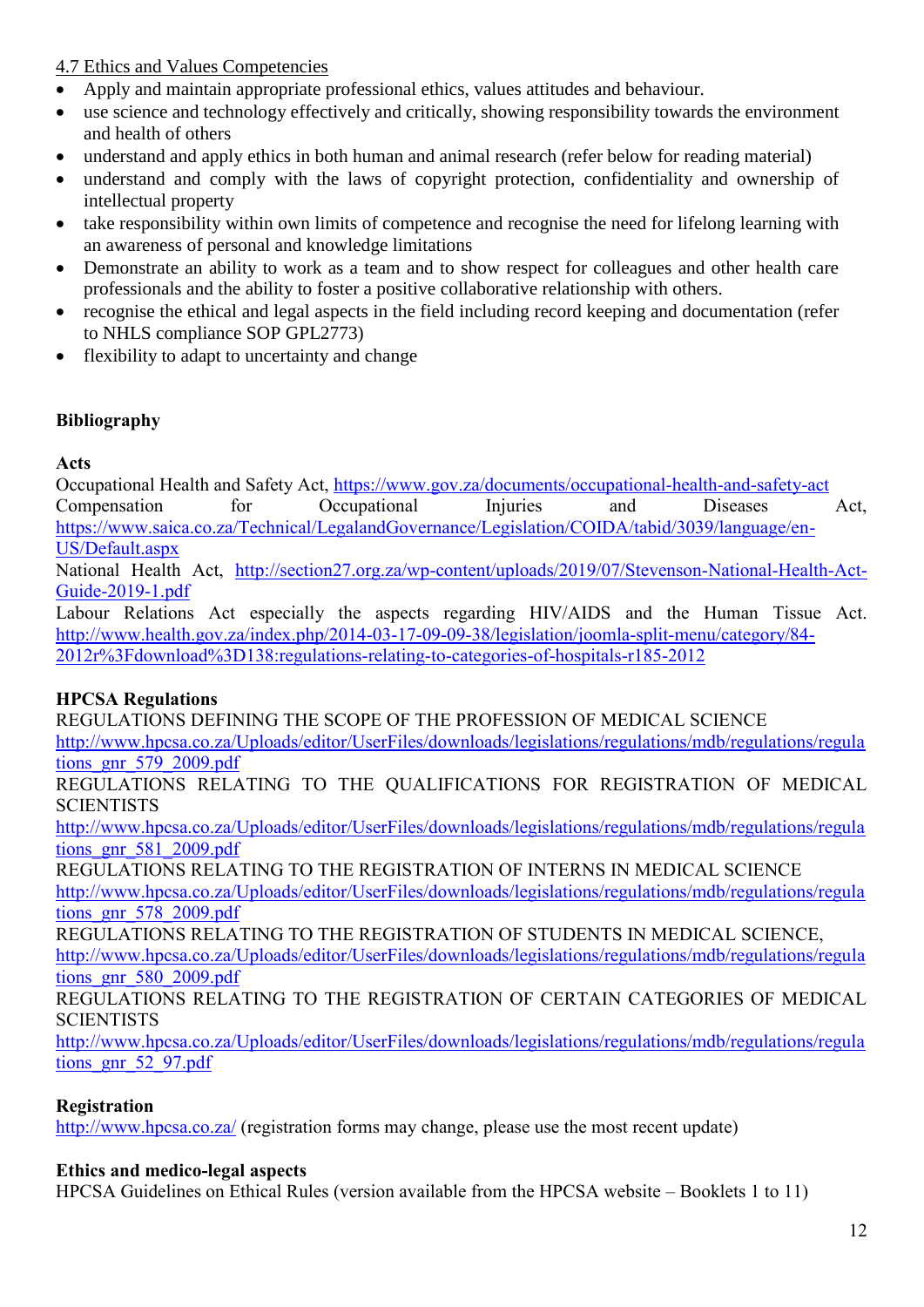[https://www.hpcsa.co.za/Uploads/Professional\\_Practice/Ethics\\_Booklet.pdf](https://www.hpcsa.co.za/Uploads/Professional_Practice/Ethics_Booklet.pdf) The general guidelines for health researchers and Biotechnology research in South African dealing with patients and patient samples (version available from the HPCSA website – Booklets 13 and 14). [https://www.hpcsa.co.za/Uploads/Professional\\_Practice/Ethics\\_Booklet.pdf](https://www.hpcsa.co.za/Uploads/Professional_Practice/Ethics_Booklet.pdf) NHLS SOP GPL2773, Minimizing transcription errors, compliance checks…. NHLS SOP POLH0009, NHLS code of conduct NHLS SOP CHE0599, GLP in a molecular laboratory NHLS SOP IMM0201, GLP for immunology NHLS SOP GPQ0061, Confidentiality in the NHLS

### **Safety and Quality Management**

NHLS Safety Manual, NHLS POLS0001 Occupational Health safety Programme, NHLS POLS0002 Health and Safety Policies, NHLS POLS0003 Safety Procedures, NHLS POLS0004 Potential Work Hazards, NHLS POLS0005 NHLS safety manual – hazardous biological agents, NHLS POLS0006 Safety and Waste Management forms, NHLS POLS0009 NHLS safety health and environment (SHE) policy, NHLS POLS0010 Part 2 - ISO 15189:2012 "Medical laboratories - Requirements for quality and competence" <https://www.westgard.com/iso-15189-2012-requirements-1.htm>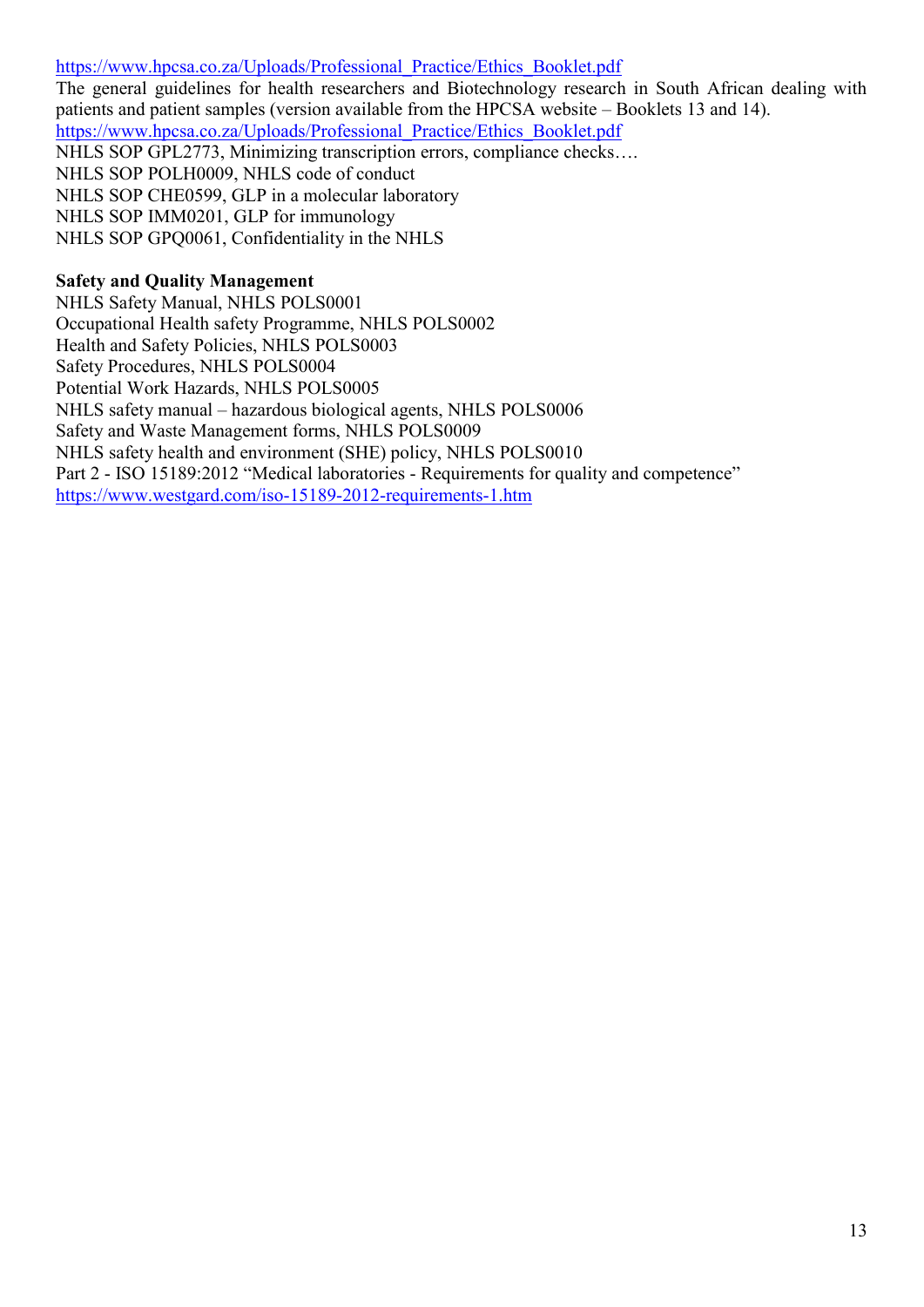| Appendix 1                                                                                     |
|------------------------------------------------------------------------------------------------|
| <b>Evaluation Report - Intern Scientist</b>                                                    |
|                                                                                                |
|                                                                                                |
|                                                                                                |
|                                                                                                |
|                                                                                                |
|                                                                                                |
| The intern scientist has been under supervision by the supervisor                              |
|                                                                                                |
| The supervisor has found the intern scientist's performance in the following categories to be: |

|                                 | 1 good | 2 satisfactory | 3<br>needs<br>further |
|---------------------------------|--------|----------------|-----------------------|
|                                 |        |                | training              |
| Processing routine samples:     |        |                |                       |
| Working under pressure          |        |                |                       |
| Working as part of a team       |        |                |                       |
| Punctuality                     |        |                |                       |
| Enthusiasm                      |        |                |                       |
| Understanding scientific        |        |                |                       |
| principles of diagnostic tests  |        |                |                       |
| Understanding clinical          |        |                |                       |
| impact of diagnostic test       |        |                |                       |
| results                         |        |                |                       |
| Following the principles of     |        |                |                       |
| good quality assurance          |        |                |                       |
| Conducting research projects    |        |                |                       |
| Presenting data to a scientific |        |                |                       |
| forum                           |        |                |                       |
| Troubleshooting laboratory      |        |                |                       |
| assays                          |        |                |                       |

Is the supervisor aware of any patient/doctor/customer complaints that resulted from the actions of the intern scientist? If so please provide details.

| Is the supervisor aware of any laboratory results of poor quality issued by the intern scientist? |
|---------------------------------------------------------------------------------------------------|
| Are there specific areas in which the intern scientist excelled?                                  |
| Areas for improvement?                                                                            |
|                                                                                                   |